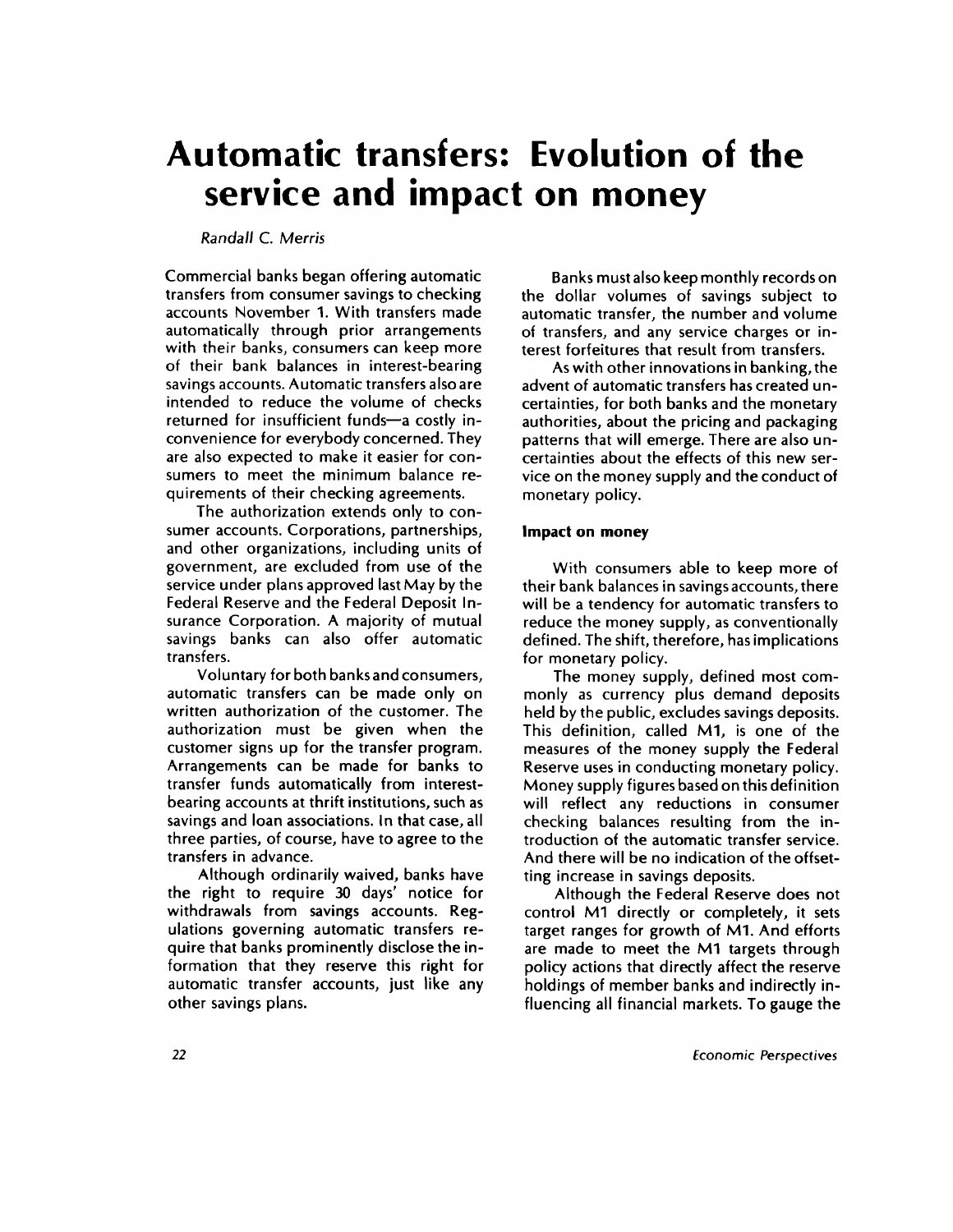effectiveness of monetary policy, the Federal Reserve monitors movements in **M1** along with other changes in economic data.

As automatic transfers allow consumers to transact the same volume of business with smaller balances in their checking accounts, the income velocity of M1 can be expected to rise. This velocity, called V1, is GNP divided by Ml. Because both GNP and **M1** are expressed in dollars, V1 is a pure number rather than a dollar or percentage figure.

Although the income velocity of M1 tends to vary with economic conditions, rising with expansions and falling with contractions, the trend has been essentially upward since the Second World War. Calculated from seasonally adjusted data, V1 nearly tripled in just over three decades, rising from **2.0** in early **1947 to 5.9** in early **1978. Reflected** in this trend is better economizing on M1 holdings as interest rates have risen and improvements in the techniques of money management that have opened up for both consumers and businesses.

Automatic transfers are just another in a series of innovations that, like bank credit cards, have allowed consumers to make more effective use of their money and, like savings certificates, have provided attractive alternatives to holding money.

Consumers held almost \$93 billion in demand deposits last June.<sup>1</sup> That was over a third of the demand deposits counted in M1. It was over a fourth of the \$352.8 billion seasonally adjusted **M1** total.

Consumer demand deposits at weekly reporting banks—which include the large banks that are most likely to introduce automatic transfers—totaled almost \$37 billion. These deposits accounted for close to 15 percent of the demand deposit component of M1 and about 10 percent of total Ml.

If reductions in consumer demand deposits even approach the amounts that could eventually be shifted into savings accounts, the increase in the income velocity of M1 could be substantial. How much V1 increases, and how soon, depends on the number of banks that introduced automatic transfers and the success of the pricing and promotion schemes they employ.

## **Pricing and packaging**

Some of the most important features of automatic transfer programs are still being determined—the types of savings plans being offered, transfer charges and account maintenance fees, minimum balance requirements, minimum transfer sizes, and the provisioning of complementary and competing bank services.

*Savings plans.* Most banks offering automatic transfer programs are marketing the new service through separate savings/checking plans set up as automatic transfer accounts. A few banks, however, have linked automatic transfers to regular checking and savings accounts, provided customers want the service and are willing to pay the fees and meet the minimum balance requirements. This second strategy possibly could lead to faster customer acceptance of automatic transfers. If it becomes a popular strategy, it could speed the shift in deposit balances, tending to reduce M1.

The plans banks have announced show they favor service charges and balance requirements for pricing automatic transfers, rather than interest forfeitures and reductions in the interest rates paid on savings deposits subject to automatic transfer.

Most banks offering automatic transfers have announced they will pay the highest interest rate legally allowed on bank savings currently 5 percent a year. As with other savings accounts, however, banks have picked various means of compounding interest (continuous compounding, daily interest, and less frequent compounding) and various rules for when deposited funds begin to earn interest.

*Minimum balance requirements.* Banks have announced various minimum balance requirements, stating the requirements in terms of checking balances and savings balances, separate minimums for both types

<sup>&</sup>lt;sup>1</sup>The consumer deposit figures are estimates of gross demand deposits. They are slightly larger than the adjusted demand deposits used in calculating M1.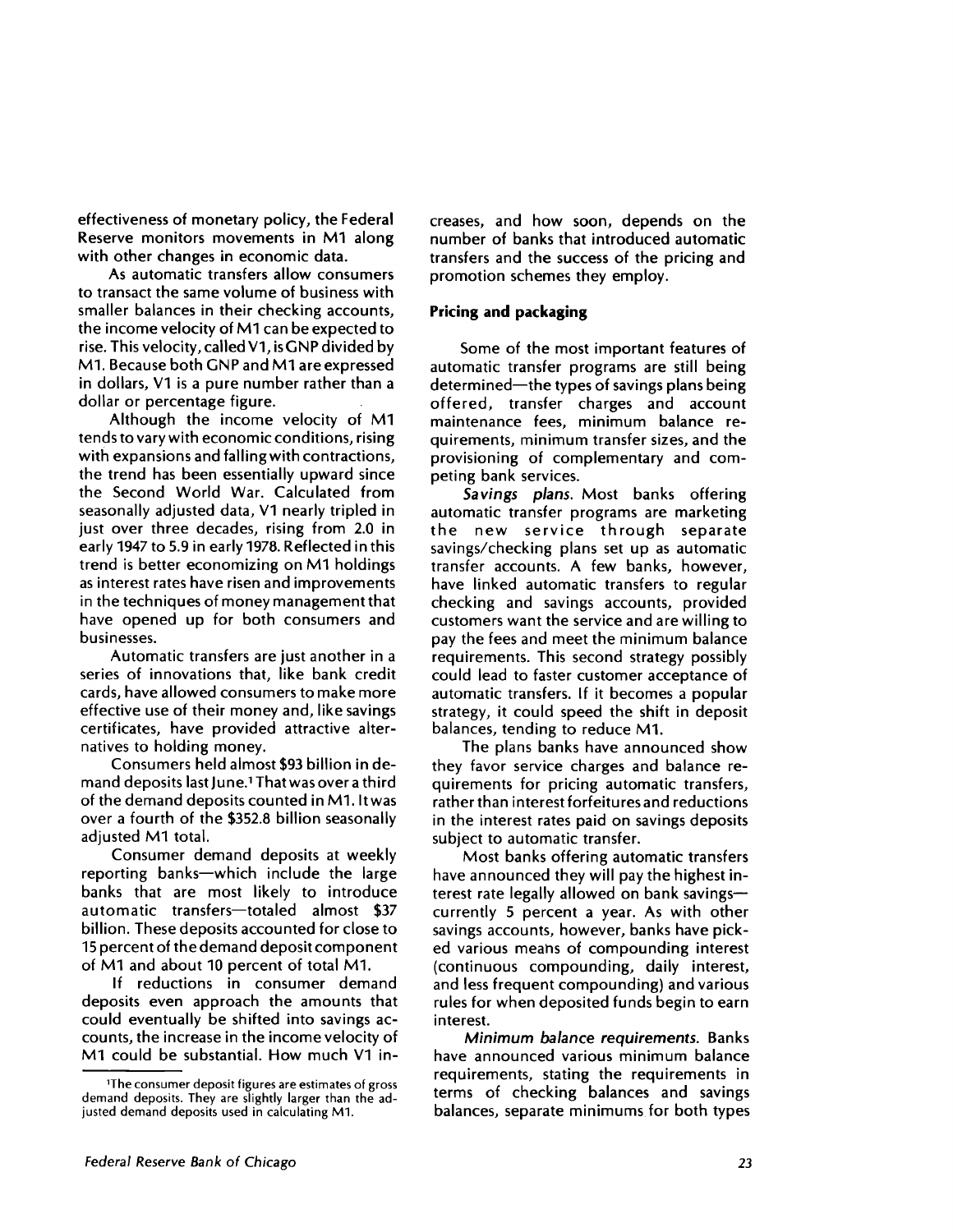of balances and minimums for the combined totals of both. Banks that previously used minimum checking balances as an implicit charge for handling checks seem in some cases to still be using this device, but combined now with a minimum savings balance that implicitly prices transfers.

Many banks are promoting zero-balance checking, while relying on explicit transfer charges, monthly maintenance fees, and minimum savings balances for reimbursement of their check-clearing and transfer costs. Some banks, especially the large ones, waive transfer fees and monthly charges when the savings balances are large enough. Where the exact amounts for cleared checks are transferred—rather than minimum dollar amounts—the zero-balance checking plans are practically the same as the NOW accounts available in New England (see box).

To the extent that minimum balances on checking accounts are used to cover the costs of automatic transfers, shifts from checking to savings balances are apt to be mitigated and the tendency to reduce M1 eased. Larger minimum balance requirements for savings accounts subject to automatic transfers, on the other hand, will tend to increase the shift from demand deposits to savings balances, reducing Ml.

*Minimum transfer amounts.* Several banks have set minimums for the amounts that can be transferred. Most of these minimums are in the \$25 to \$100 range. For banks that want to develop broad markets for their automatic transfer programs, minimum amounts that can be transferred have to be low enough for a moderate-wage earner to deposit a weekly paycheck and make at least one transfer before the next payday and still not significantly lower the original savings balance. The range of minimums from \$25 to \$100 seems to suit this marketing purpose.

Because the minimum amount that can be transferred determines the amount that is apt to be put in a checking account at any one time, balances in consumer demand accounts can be expected to vary directly with minimum transfer amounts. For that reason, the prevalence of large-amount minimum transfers would reduce the downward effect of automatic transfers on Ml.

*Transfer fees and monthly charges.* Some banks are charging a fee for every automatic transfer of funds. Others are charging for every transfer over a certain number allowed free every month. Most of the charges that have been announced are from 10 to 50 cents per transfer. In a few cases, transfers are priced at a dollar or more. A few banks charge by the check, rather than the transfer.

Many banks levy monthly charges for maintaining accounts, either instead of pertransfer charges or in combination with them. In some cases, both the monthly charge and the transfer charge are waived if the savings balance is high enough—usually \$1000 to \$5000. Waiver of charges and the large minimum balance requirements indicate the banks are target marketing their transfer plans to savers with big balances and low activity in their accounts.

In terms of the price mechanism, monthly charges tend to reduce the number of consumers enrolling in automatic transfer plans. Per-transfer charges tend to reduce both the number of enrollees in the plans and the activity in their accounts. Either way, the higher the charge, the less the downward influence on demand deposits and, therefore, Ml.

The per-transfer charges in many plans are probably high enough to bring a significant reduction in the activity in consumer checking accounts. Checking accounts free of service charges have led many consumers away from economizing on their check writing in the past decade. Transfer fees could bring a slight reversal in this trend.

Other *bank services.* Automatic transfers do not provide one service already offered under overdraft protection plans the provision of automatic loans. Because of the credit these plans provide, some customers will still want overdraft protection. But, because of the comparatively high interest charges for overdraft loans (18 percent a year for credit card plans and often 15 to 18 percent for other plans) this service will provide only limited competition with automatic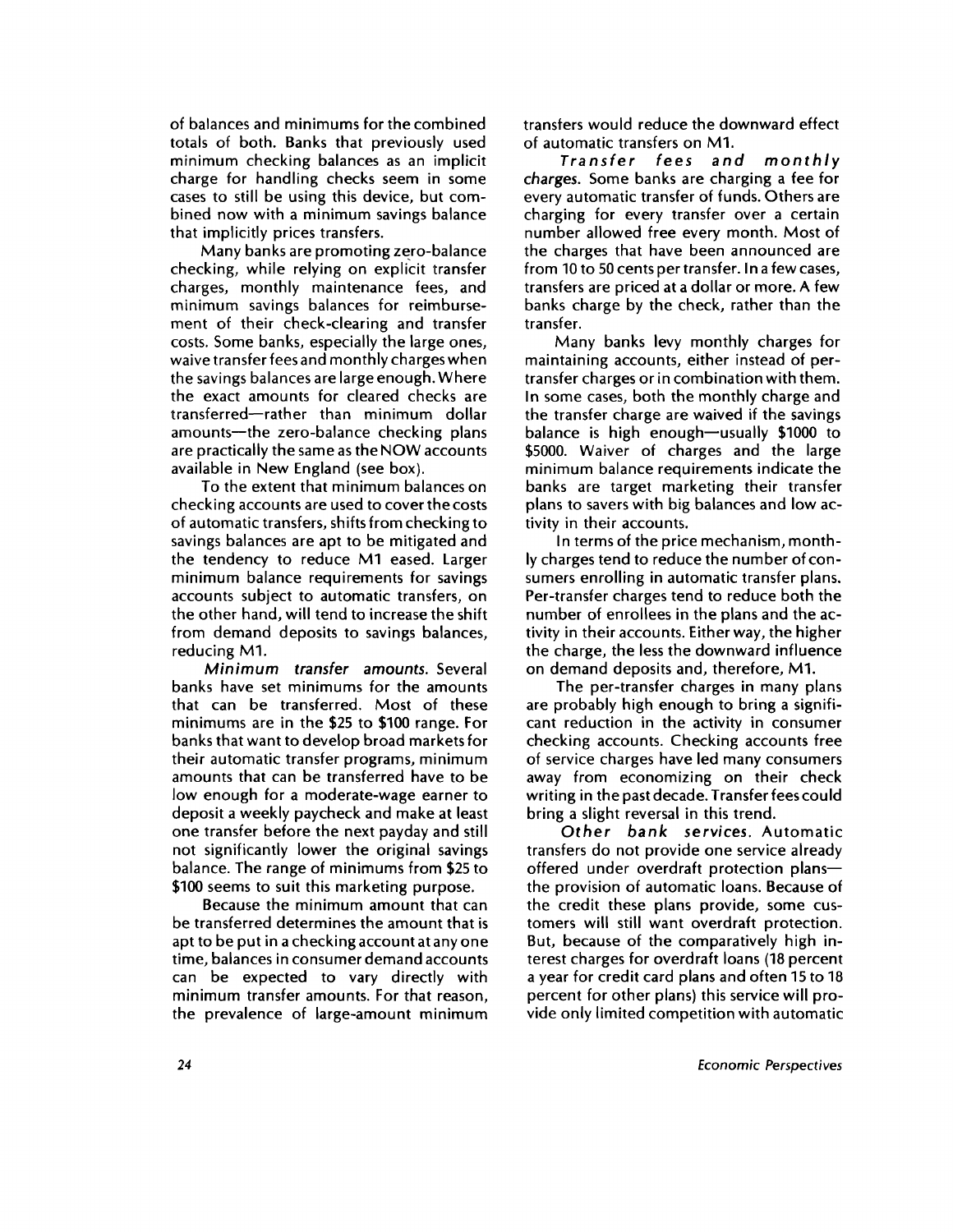transfers. Because of the convenience, bank customers will also still want preauthorized payment of their bills. This service, however, can be tied to automatic transfer plans.

The only banking service that will probably be replaced at most banks offering automatic transfers is telephone transfers from savings to checking accounts.

Many banks are evidently using the introduction of automatic transfers as a catalyst to the revision of their schedules for the pricing of other retail banking services. Several banks have taken the occasion to announce changes in their charges for regular checking accounts and requirements for minimum balances, as well as increases in charges for checks returned due to insufficent funds. Some banks are also taking a look at preauthorized bill payment and telephone transfer services for the first time, to be used either in conjunction with automatic transfers or as a substitute for them.

#### **Impact on monetary policy**

Considerations of pricing and packaging create uncertainties about the extent of shifts that can be expected from checking to savings deposits. But while these uncertainties complicate the use of M1 targets in the conduct of monetary policy, two factors are working in favor of the monetary authorities.

One is that the shift will not come all at once. Automatic transfers are expected to bring only a gradual downward shift in the demand for M1 and, therefore, a fairly slow increase in the income velocity of Ml. Many banks indicate they have no immediate plans for introducing automatic transfers. Many customers will not sign up at first. For many, automatic transfers are simply priced out of their reach for now. Also, some of the plans that have been announced require that customers still maintain some checking balances.

#### **Automatic transfers and NOW accounts compared**

Automatic transfers from savings have been compared—too closely in some cases—with NOW accounts. NOW is an acronym for a check-type draft called a *negotiable order of withdrawal.* NOW accounts pay explicit interest and offer their owners the privilege of writing orders of withdrawal that, like checks, can be made payable to third parties.

Savings banks in Massachusetts and New Hampshire began offering NOW accounts in 1972. Under special authorization by Congress, these accounts are available today at savings banks, savings and loan associations, and commercial banks throughout New England. And despite approval of automatic transfers by the Federal Reserve and the FDIC, congressional authorization of NOW accounts has recently been extended to federally chartered banks and thrift institutions in New York State.

Although acceptance of NOW accounts was slow at first, even by some banks and thrift institutions, they have become widely used as a form of savings and payments in all six New England states. Over 70 percent of the commercial banks in New England were offering NOW accounts at the beginning of 1978. Altogether, that was 682,855 accounts worth \$1.8 billion. They earned over \$7.3 million in interest in December 1977. An average of 13 NOW drafts were written that month on each account.

Automatic transfers from savings can be viewed to some extent as a substitute for authorization of NOW accounts nationwide an idea that was considered in 1976 and 1977. The two, however, are very different, and comparisons between NOW accounts in New England and automatic transfers should be drawn with caution.

The experiment in New England, where banks and thrift institutions offer NOW accounts on the same terms, differs sharply from the automatic transfer services that are becoming available at many of the nation's largest and most innovative banks, without the direct participation of savings and loan associations.

The experience in New England has been of some help to banks in providing an initial guide to pricing transfers and tailoring them to customer needs. But NOW accounts are imperfect as a guide to longer-range planning for automatic transfers, which will surely show their own patterns of consumer demand, account activity, and bank operating costs.

Experience with NOW accounts is apt to be of little use either in predicting how long it will take automatic transfers to become widely accepted as a banking service or in estimating initial and long-run deposit shifts from checking to savings balances.